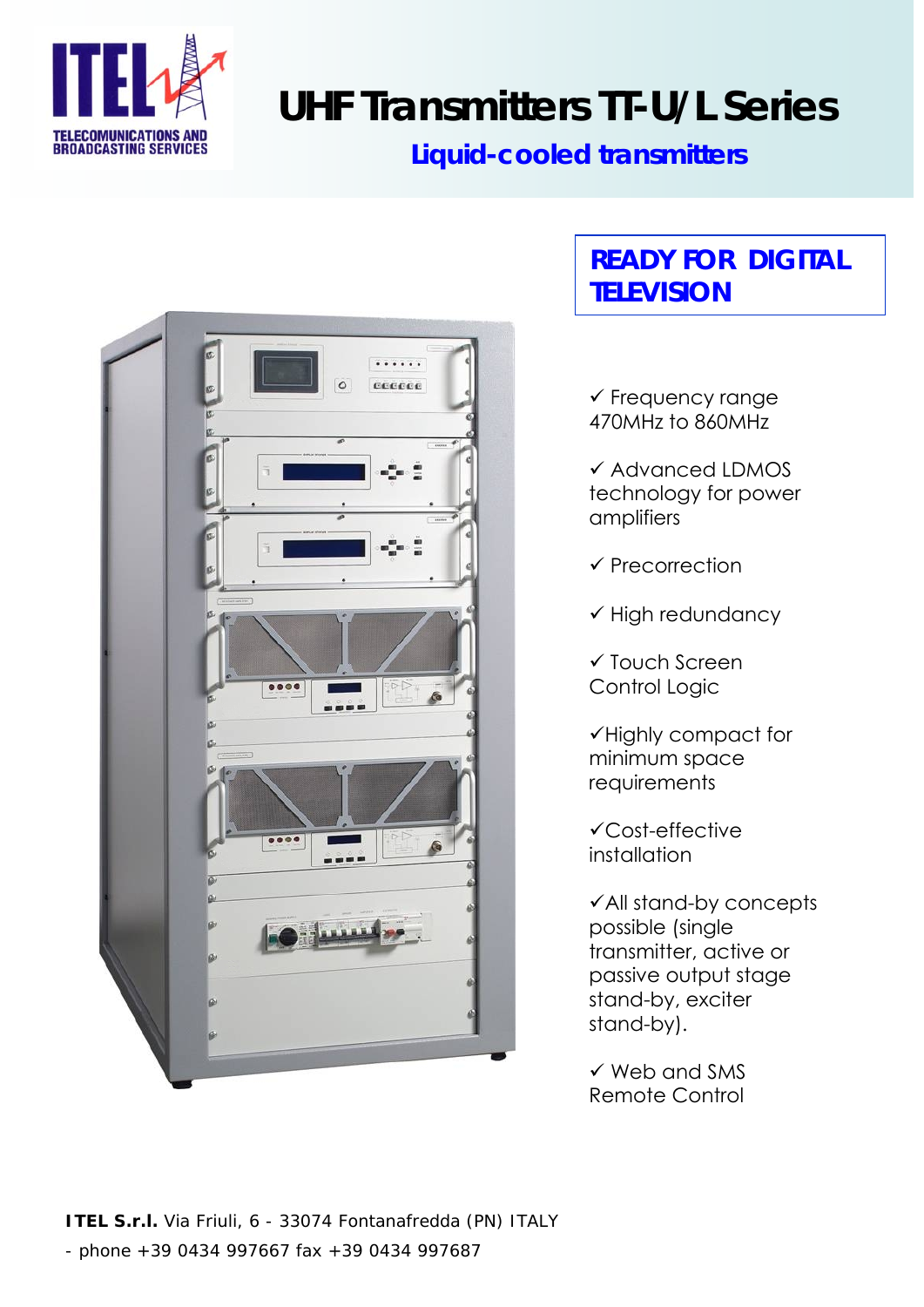#### **Description**

The TV Transmitter series TT from ITEL is a new generation of air cooled UHF transmitters for analog and digital TV (**DVB-T/H - ATSC Ready**). They consist of the following main components:

- **Q** Single Driver (Dual on request)
- Power RF Amplifiers included power supply
- $\square$  Microprocessor transmitter control
- Band Pass Filter

The UHF transmitters are available for analog TV with powers from 100W to 10kW and for DVB-T with powers from 30W to 3kW rms.

All transmitter can be equipped with a second Driver and the associated automatic switchover unit (Option).

#### **Protection against**

Missing input video signal. Overload and short-circuits. Inefficiency of the cooling system. Missing mains AC (phase control). Automatic reduction of the RF output power in real time for excessive VSWR. RF amplifier over drive.

#### **Options**

Dual Driver Serial interface IEC 864-2 Stereo (IRT – NICAM – BTSC). Dual Mains AC input line. Interactive control with data storage (data can be elaborated by PC).



#### **Power amplifier**

Thanks to the advanced LDMOS technology, the power amplifiers present high linearity, excellent efficiency and compact design. The two power supplys are integrated into the amplifier module, which is an enclosed unit. The amplifier is equipped of one cooling system composed by two fans that are able to dissipate the heat and to maintain constant the temperatures of the junction of the transistors around the 95°C to a environment temperature of 25°C.

#### **General characteristics**

Very compact size: simplifies transportation and installation. Modular design: increases reliability and simplifies maintenance operation. Low operating cost. RF output obtained from the parallel of the amplifiers modules, each module

with its own individual power supply to maximize the reliability. High performance linearity corrector.

Very high MTBF.

Broadband RF amplifiers, full band coverage without any adjustment. Synthesized local oscillator facility with external reference input for precision off-set.

#### **Graphic LCD Panel**

Revolutionary new generation driver with graphic LCD panel for full control and measurement.

Front panel instant frequency

programmability, RF power settings, audio settings, deviation controls, alarms status are only some of the main facilities available in the graphic display.

**TT-U-5k/OPT2A**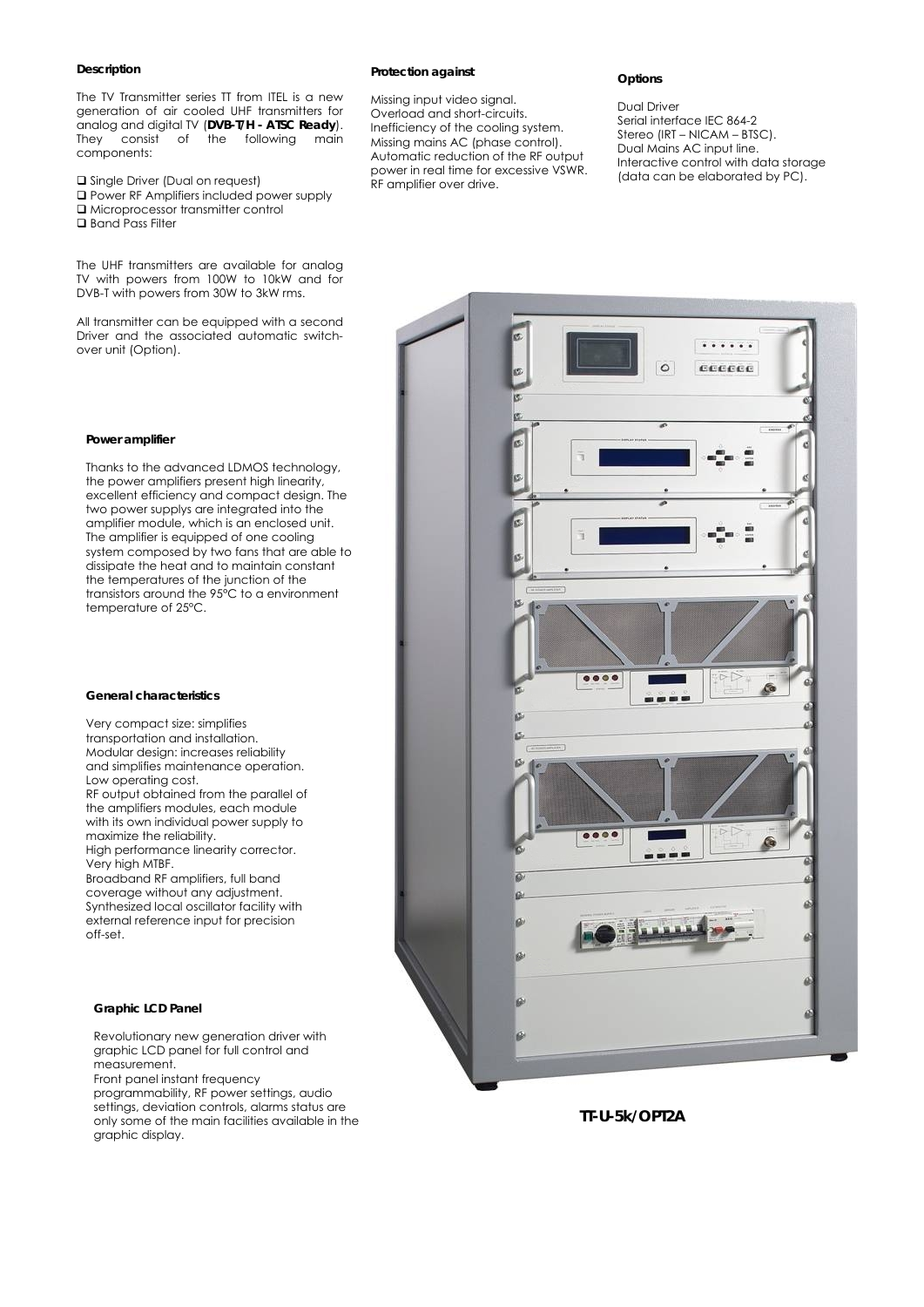#### **Touch Screen Control Logic**

The control logic allows full remote control capability thanks to the microprocessor on the front panel control board: power output adjustment, deviation adjustment, general on/off, alarm reset, forward and reverse power measure, frequency deviation measure and alarm status are the main possibilities of remote control function.

The display touch screen can change the colour depending on the operation state of the equipment. The colours are:

► Green perfect operation of the equipment ► Red generic alarm

► Orange Stand-by of the equipment

#### **Operation mode**

Automatic or Manual (Local or Remote) Parallel interface according to IEC 864-1. Serial interface RS232 or 485.

#### **Options**

**Web** server – TC/IP remote control **SMS** remote control



#### **TC/IP WEB server** (option) **and SMS Remote**  Control (option).

Full monitoring and control of the equipment via Intranet or Internet and via SMS message. It is possible to have a complete view of the status of the equipment periodically or on request by a direct connection with an Internet browser or sending a SMS.

The system automatically contacts via mail (fax) or via SMS the user in case of alarm and can repeat the call more than one time until its alarm status is present. Password protection present to access the system: using this password it is possible to access all the control functions of the equipment.

#### **Comparison between liquid and air-cooling systems in solid-state Broadcast Radio and TV Transmitters**

The transistors of the new generation become every day more powerful having the same dimensions and this forces the designers to adopt cooling systems more effective. The traditional air cooling systems become insufficient with environment temperatures >30°C and they need to be helped by expensive and complicated systems of air conditioning.

The most reliable and less expensive solution to this problem is ITEL Telecommunication and Broadcasting Service new generation of liquid coolers.

The main substantial differences between liquid cooling and air cooling are:

**Longer device's life .. With the liquid coolers** even with environment temperatures of 45°C the temperature of the flange of the devices does not overcome the safety limit of 55°C, this increases the device's life.

**Acoustic Noise.** This is very low because of the absence of airflow inside the transmitter cabinet and above all it is possible to install the liquid/air heat exchange elsewhere; even outside the building as long as antifreeze is added to the cooling liquid.

**No corrosion.** The continuous presence 24/24 hours of forced air on the electric and mechanic parts causes salty deposits and corrosions that reduce the life of the parts. This corrosion is avoided using the liquid cooling systems.

**The liquid of cooling is normal water**, not treated. The hydraulic circuit is a closed type with a capacity of about 30 litres (for a 10 kW radio): thanks to this characteristic it does not need continuous additions of water and it is only necessary an addition of about 2 litres every 6 months.



**Operating Temperature.** With the liquid cooling system, an environmental temperature of up to 45°C is acceptable whereas with the air-cooling system the maximum environmental temperature would be 30°C. The liquid cooling systems, in fact, have a higher efficiency in the transfer of heat.

**Instant installation.** It is not necessary to install any bulky air ducts at the input as well as at the output of the Amplifier cabinet. The air/liquid heat exchanger can be easily placed outside the room where the transmitter is installed and it is connected to the transmitter only with standard flexible water's pipes.

**Radiation of heat into the environment.** In the liquid cooling system there is practically no radiation of heat into the environment, if one takes into consideration the possibility of installing the heat exchanger in a different place to the transmitter. Thus the use of costly air conditioning installations is avoided.